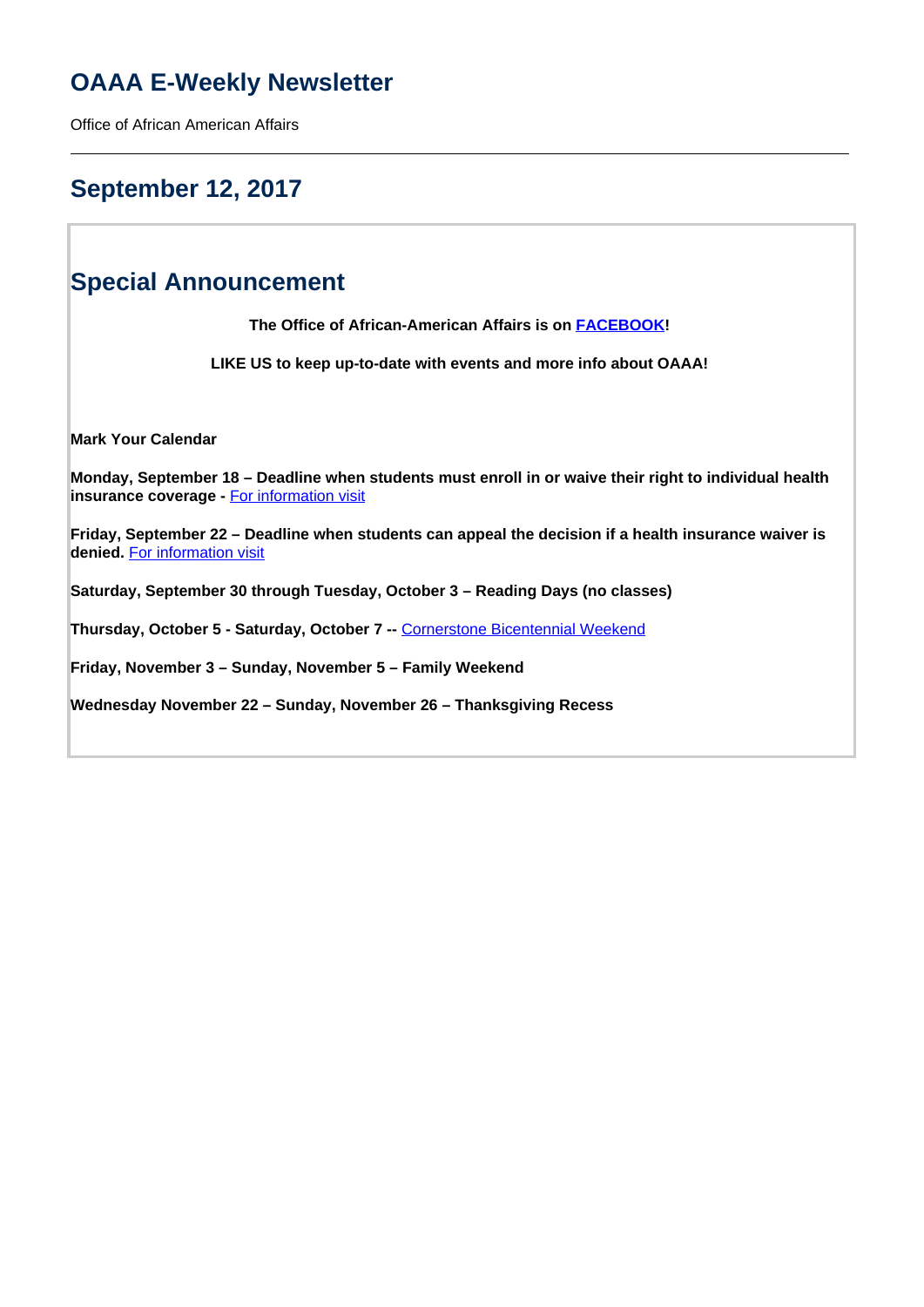# **OAAA Announcements & Services**

**This week: GradSTAR on-line applications for the 2017-2018 Faculty-Student Mentoring Program & Fall Personal Branding Seminar Series. Coming Soon!!**

## **Black Friday - FRIDAYS 1:30 pm**

LPJ Cultural Center #2 Dawson's Row

Come join us for food & fellowship!

## **"Raising-the-Bar 4.0" Study & Tutoring Sessions- Fall Semester**

Monday through Thursday nights

5:00– 8:00 pm LPJ Black Cultural Center (study with OAAA Peer Advisors)

WEB DuBois Conference Room (small group tutoring):

Monday–TBA; Tuesday–Calculus (OAAA grad tutor); Wednesday–TBA; Thursday – Calculus & Quiet Study

For details, see Raising-the-Bar Coordinator: Destini Walker (mailto:dw2uy@virginia.edu)

## **RTB 4.0 – It's Not Just for First Years' Anymore!**

## **OAAA Calculus Tutoring**

Tuesdays 4:00–7:00 pm & Thursdays 4:00–6:00 pm - WEB DuBois Conference Room & and by appointment: email: ste3an@virginia.edu

## **Statistics 2120 Support @ McIntire** – Coming soon!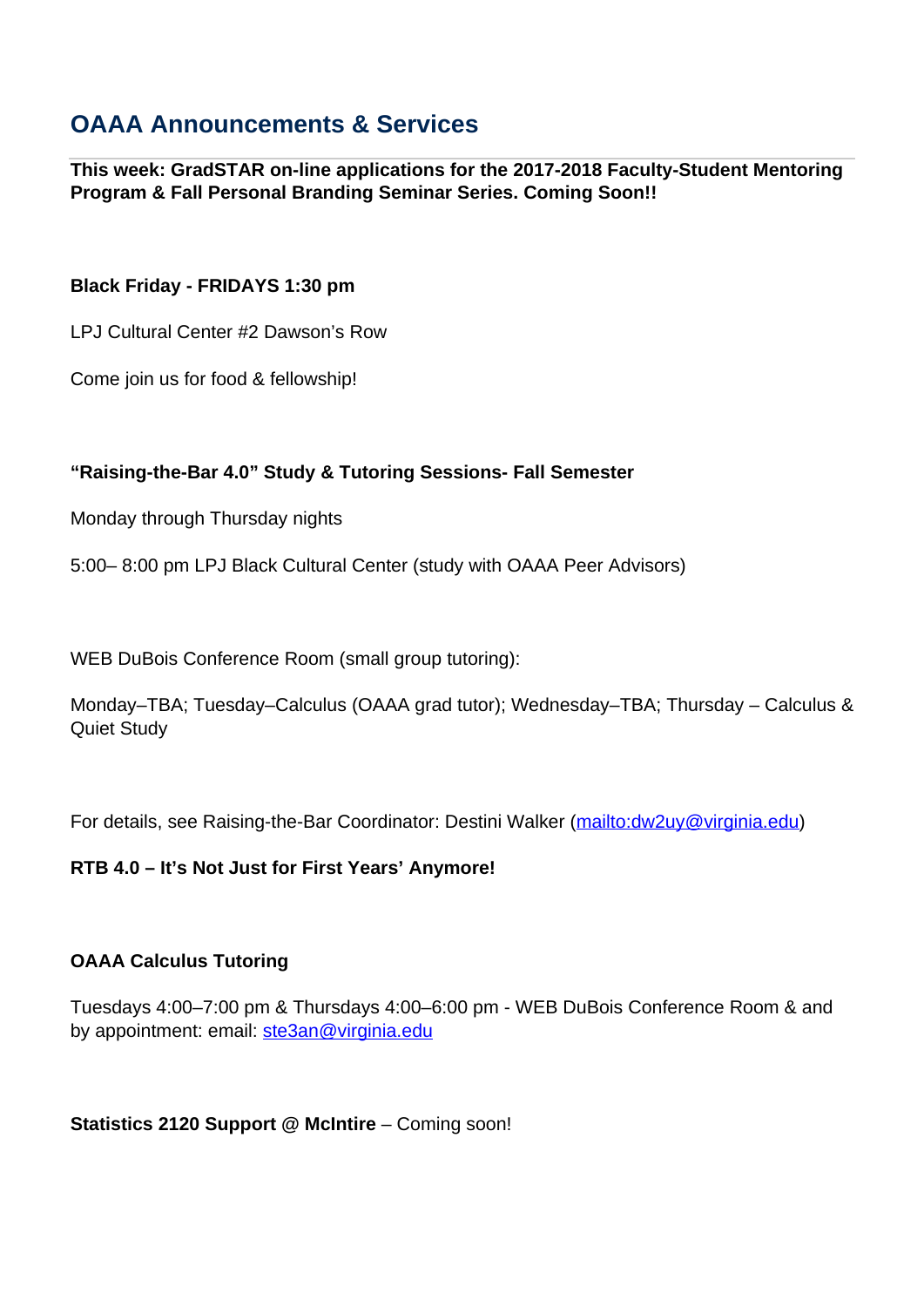#### **Quote of the Week**

**"Life is short, and it's up to you to make it sweet." – Sadie Delany**

## **Student Spotlight**



Janetta Parker is a fourth year student from Austin, Texas, double majoring in Anthropology and Cognitive Science, with a Cognitive Psychology Concentration. She serves as a Senior Peer Advisor to the Office of African-American Affairs' Peer Advisor (PA) Program, where she is in charge of overseeing the planning of PA Orientation and monthly bonding events. In addition, she is one of 76 graduating fourth years chosen to serve as a Fourth Year Trustee, in which she is an active member of the Big Events Committee. Janetta is also a member of Phi Sigma Pi Honor Fraternity, where she has served as Fellowship Chair and most recently, Alumni Chair. In summer 2017, she interned at National AIDS Education and Services for Minorities, Inc. through Morehouse College's Project IMHOTEP, where she was named a CDC Undergraduate Public Health Scholar. Upon graduation, she plans to continue schooling to become a public health professional.

You can nominate an exceptional student (not yourself) to be featured in the Spotlight on Student Achievements. Please send your nominations to:

Dean Patrice Grimes (parimes@virginia.edu) every Thursday by 12 noon.

## **Quote's Corner**



**Sarah Louise "Sadie" Delany** was born in Lynch's Station, Virginia, on September 19, 1889. She was an African-American educator and civil rights pioneer who was the subject, along with her younger sister Elizabeth "Bessie" Delany, of the New York Times bestselling oral history, Having Our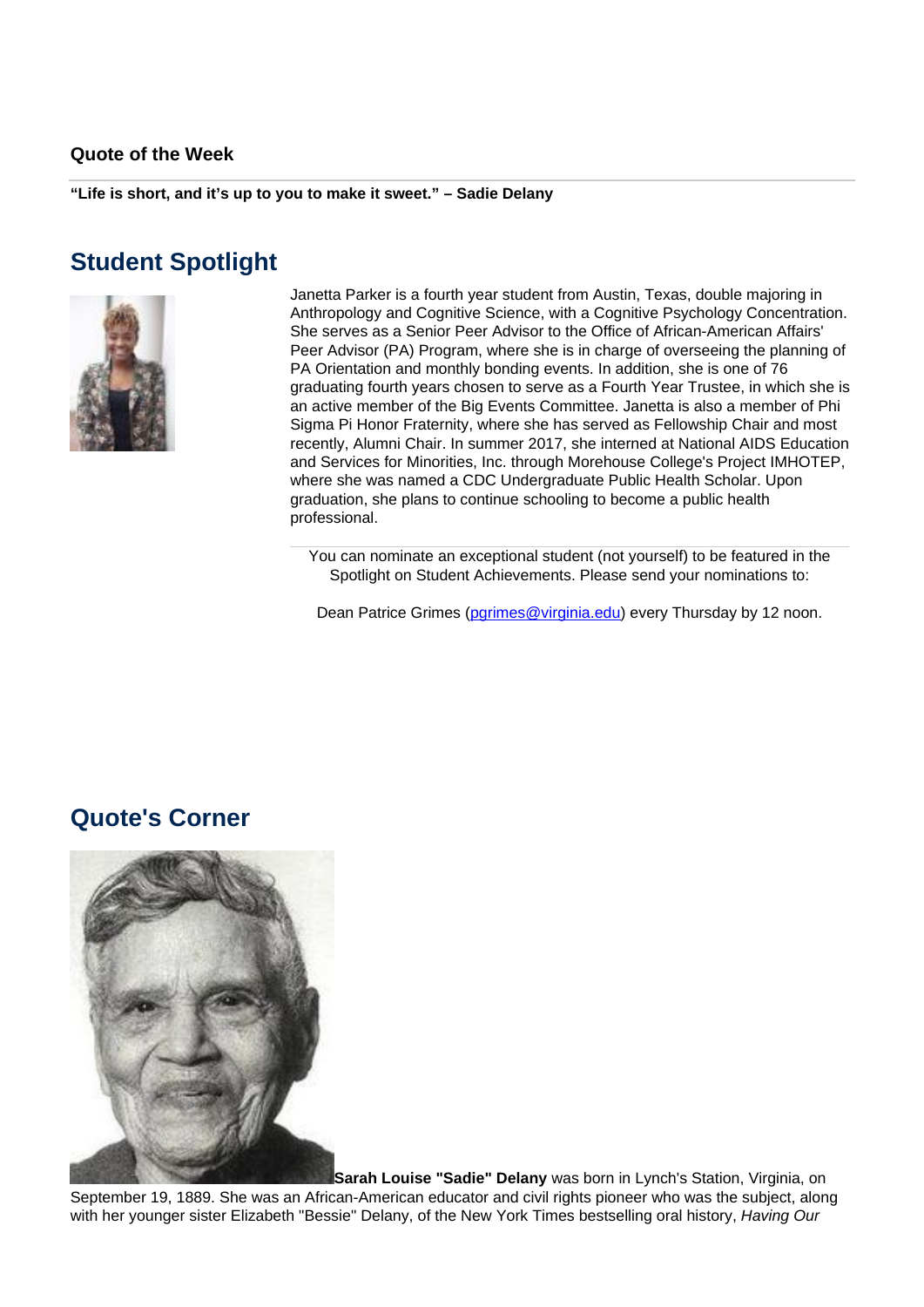Say, written by journalist Amy Hill Hearth. Sadie was the first Black person permitted to teach domestic science at the high-school level in the New York public schools, and became famous, with the publication of the book in 1993. She died peacefully at her Mount Vernon, NY home

# **Upcoming Events**

## **National Scholarships & Fellowships Series**

Monday, September 11 – 4:00 pm – Rotunda Multipurpose Room

Meet Luce Scholars' Program Director Ling Li and learn about opportunities to study abroad in 2018. This award is for those who do not have extensive experience in Asia and is ideally suited for those students who wish to pivot their careers toward Asia. The Luce Scholars Program provides stipends, language training, and an individualized professional placement in Asia for 15-18 scholars. Students and alumni under 30 in any field are welcome to apply! **The UVa internal deadline is October 10th, 2017.**

## **Google Interview Workshop w/HackCville**

Tuesday, September 12 – 6:30pm – 17 Ellewood Avenue

Are you gearing up for technical interviews this fall? Brush up on your skills & tighten your resume with host Googlers who will share mock questions and tips. Food and SWAG provided. For questions, email uvatechstudents@google.com.

## **Assuring Fair Access for All: Vivian Pinn's Achievements and Legacy**

Wednesday, September 13, 12 noon - 1:00 p.m, Pinn Hall Conference Center Auditorium, School of **Medicine** 

The University proudly dedicates as Pinn Hall the medical education and research building formerly known as Jordan Hall. The building's new name recognizes UVA medical graduate Vivian W. Pinn MD, Class of 1967, founding director of the Office of Research on Women's Health at the National Institutes of Health. Dr. Pinn was the second African American woman to graduate from the School of Medicine and has had a distinguished career in pathology and in medical leadership. This dedication also calls attention to critical current issues of fair and full access for underrepresented minorities, especially African American women, as students, practitioners, and leaders in medicine, as well as beneficiaries of health care.

## **UndocuALLY Training**

Friday, September 15, 5:00 – 7:00 pm – Maury Hall, Room 104

UndocuAlly is a learning opportunity/workshop for educators and peers to develop and enhance their working knowledge regarding undocumented student populations at UVA. Trainings are run by DREAMers on Grounds, and organization that wish to create a more inclusive environment for all undocumented students at UVA through education, advocacy, and allyship. UVA faculty, staff and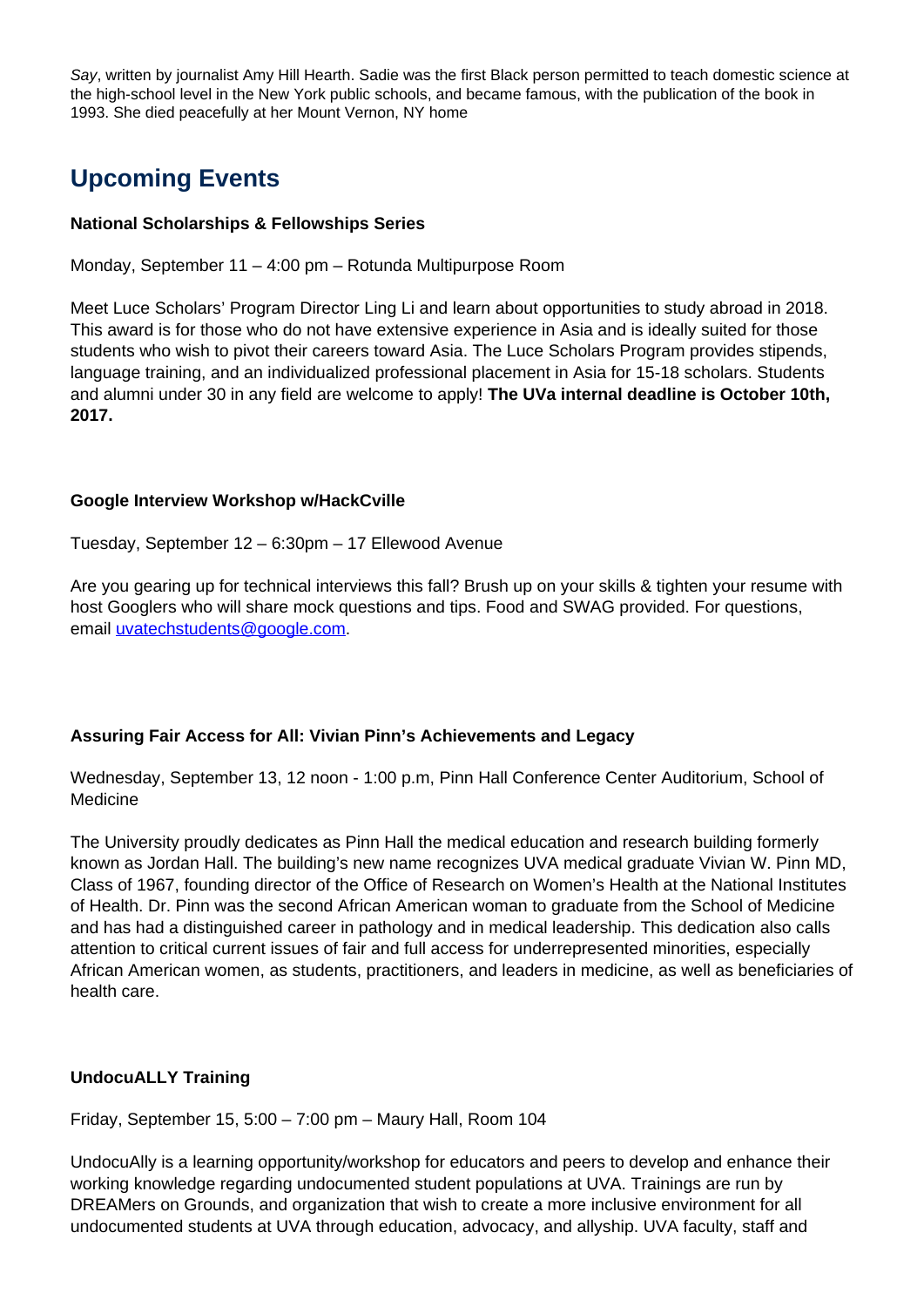students are invited.

## **8th Annual Fall Harvest Festival @ Buford**

Friday, September 15, 5:30 - 7:30 pm - Buford Middle School, 1000 Cherry Avenue, Charlottesville 22903

Time for the 8th city garden festival! Join Principal Eric Johnson, students, families & friends for music, food and activities -- youth led tours, an apple cider press, a delicious harvest meal and more!

## **M.S. in Commerce Annual Open House**

Monday, September 18, 2017 from 6-8 p.m., Rouss Hall

Join us for the annual M.S. in Commerce Open House and learn more about this unique one-year business degree for liberal arts, science, and engineering majors. This is the only time when prospective students can meet face-to-face with program faculty, career services, admissions, student services, current students, and alumni all at one event. Complimentary refreshments will be provided and dress is casual. Drop by any time between 6 p.m. and 8 p.m.

For more

information: https://apply.mcintire.virginia.edu/register/?id=8a80e4bd-a9f2-42e3-b13b-e1eee9586d6d, Contact Name: Sean Kelley, Contact Email: sean.kelley@virginia.edu

## **Career Center: Fall 2017 Economic and Litigation Consulting Night**

Tuesday, September 19th 2017 6:00 pm - 8:00 pm Football Recruiting Room - Bryant Hall at Scott **Stadium** 

Calling all students with strong quantitative and analytical backgrounds! Come to the 2017 Economic and Litigation Consulting Night to learn more about the field and how you can create a career of diving into data, finding patterns and themes, and presenting insights. This event is generously sponsored by Cornerstone Research! Additional participants include Analysis Group, FTI Consulting, Bates White, NERA, and BRG. More information coming soon! For more information: https://virginia.joinhandshake.com/events/80440 Contact Name: Dreama Johnson Contact Email: dlm5t@virginia.edu

## **2017 Charlottesville Chamber of Commerce Business Diversity Luncheon**

Tuesday, September 19 - 11:00 am-1:30 pm - Jefferson School African American Heritage Center

Keynote Speaker: Michel Zajur, President/CEO & Founder, Virginia Hispanic Chamber of Commerce. For more information, contact Andrea D. Copeland-Whitsett. To register for the luncheon, visit.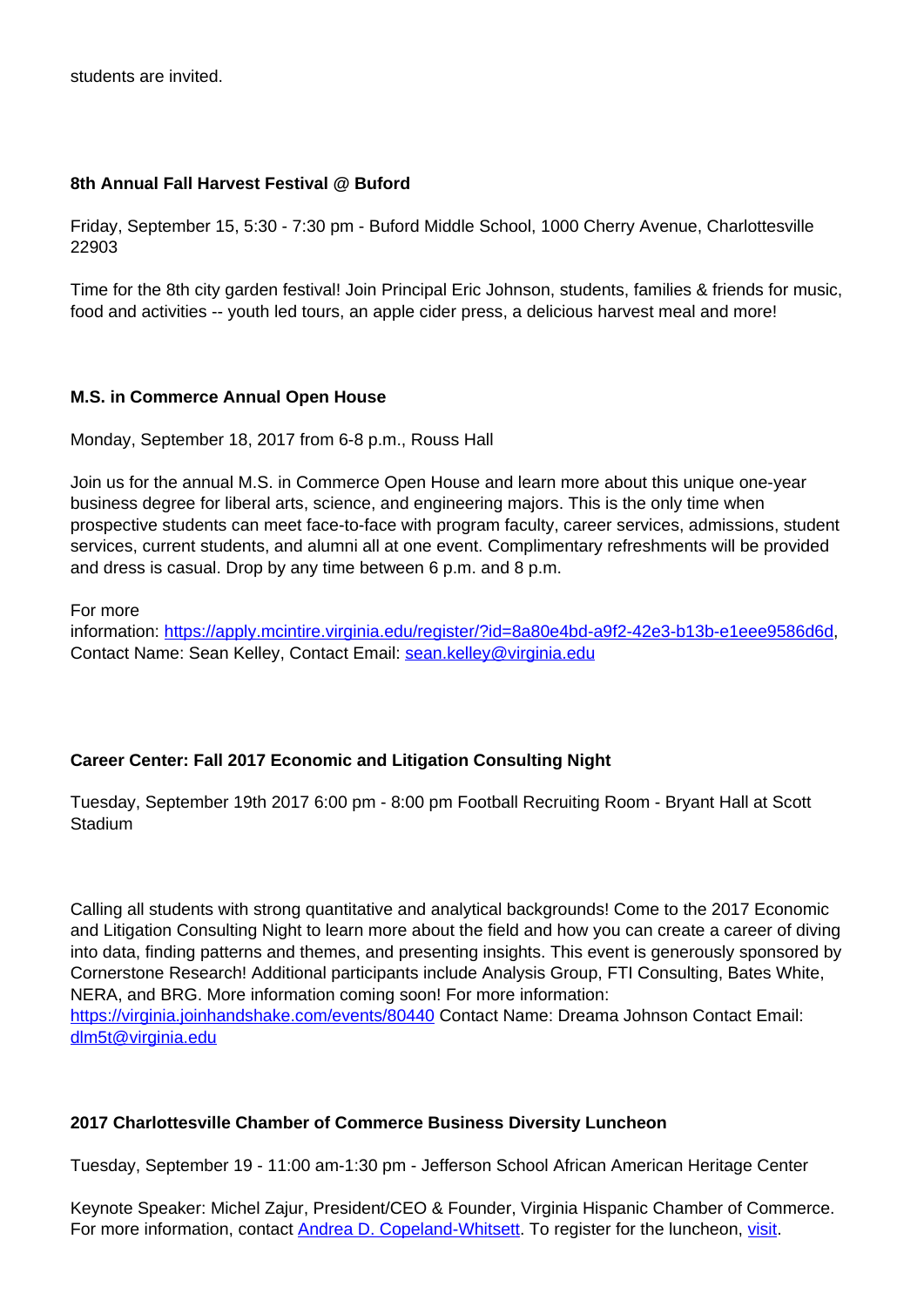## **NAACP Annual Freedom Fund Banquet**

Friday, September 29 – 7:00 pm - Charlottesville Doubletree Hotel, 990 Hilton Heights Road 22901

This annual fundraiser event of the local chapter of the National Association for the Advancement of Colored People (NAACP) will feature live musical entertainment, a keynote speaker, a silent auction and dinner. Recipients of the Virginia Banks Carrington Award and local scholarship winners will also be featured. For more information.

# **Opportunites with Deadlines**

## **Southeastern Medical Scientist Symposium (SEMSS)**

#### **Registration Deadline: Tuesday, September 15**

The annual Southeastern Medical Scientist Symposium (SEMSS) sponsored by University of Alabama at Birmingham, Emory and Vanderbilt Universities will be November 18-19, 2017 at Emory University, Atlanta, GA. This meeting is a great way for your students to meet directors of MD/PhD programs from the three schools and to network with current MD and MD/PhD students. Students also share their research with peers. There are also a limited number of travel awards for undergraduates. For more information visit.

## **Google Interview Workshop with Center for Diversity in Engineering Follow Event**

#### **Thursday, September 14th 2017 6:30 pm - 7:30 pm E303 - Thornton Hall**

Are you a first or second year student eager to learn more about the technical interview process? Are you interviewing with various tech companies this fall and curious about what to expect? Join us for this workshop to learn tips on how to prepare and code along with experienced Google engineers (all UVA alumni!) With questions, don't hesitate to reach out to Grace at uvatechstudents@google.com. For more information: https://virginia.joinhandshake.com/events/58689 Contact Name: Jamie Wright jw9xt@virginia.edu

## **Fall 2017 Behavioral Interview Roundtable Follow Event**

**Monday, September 18th 2017 5:00 pm - 6:30 pm Football Recruiting Room - Bryant Hall at Scott Stadium**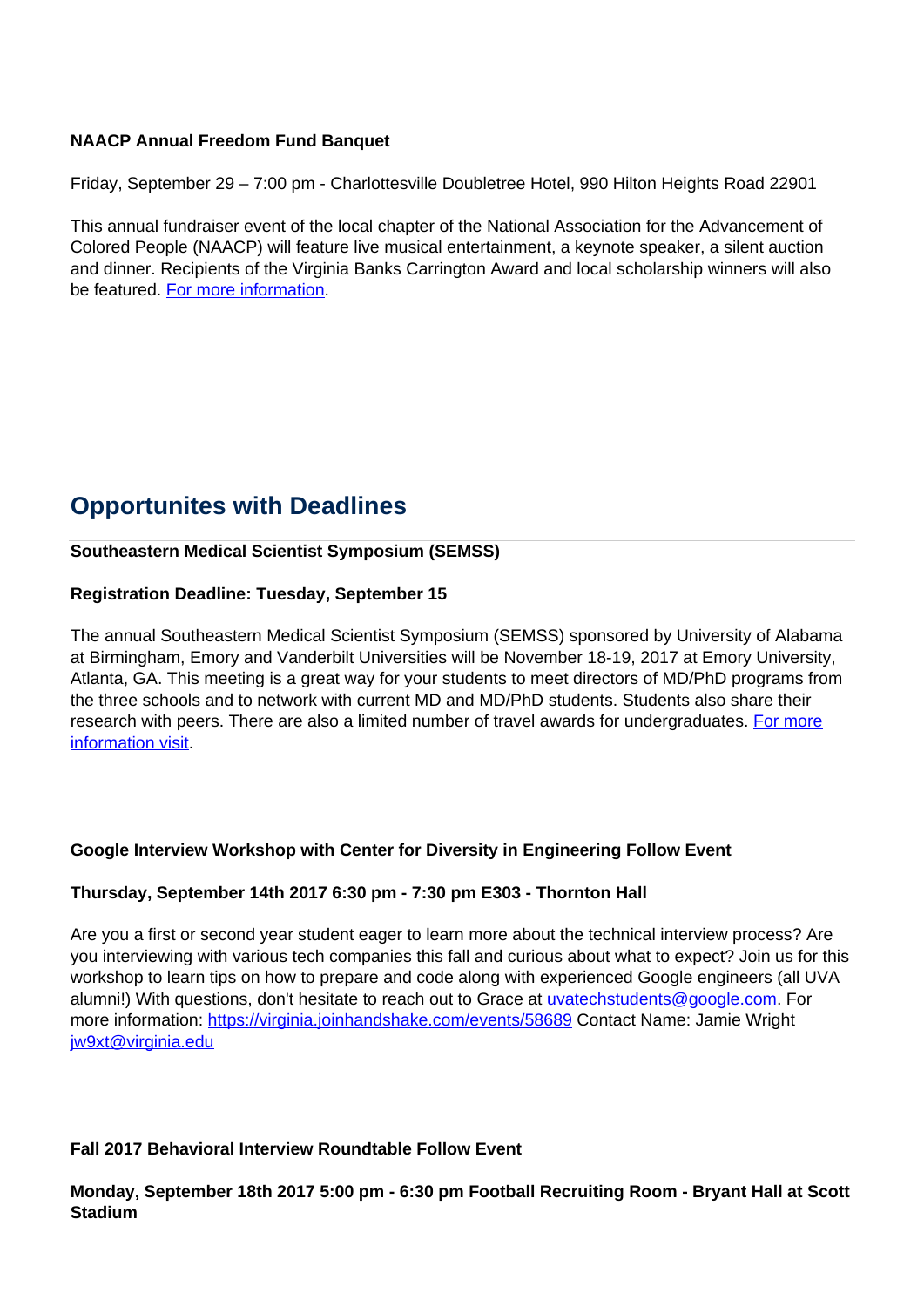Uneasy about interviewing? Wondering what to say when an interviewer asks you about your greatest weakness? During this event, students will have the opportunity to practice answering common behavioral question after a brief presentation on interviewing basics. Alumni volunteers will be seated at a table and will pose sample behavioral interview questions to each student and provide feedback on the response. Take advantage of this opportunity to practice your answers and engage with alumni!

## **Peace Corps Application Workshop**

## **Monday, September 18th 2017 12:00 pm - 1:00 pm Global Grounds at Hotel A**

Make your application stand out from the rest. Attend this workshop to learn how to browse Volunteer openings, find the right program, and strengthen your application. You will have an opportunity to ask questions about service, learn steps you can take to improve your chances, and gain valuable tips to guide you through the application process. For questions about this event, contact Anna Sullivan at PeaceCorps@virginia.edu For more information:

https://virginia.joinhandshake.com/events/55608 Contact Name: Anna Sullivan peacecorp@virginia.edu

## **2017 Graduate and Professional School Fair**

## **Wednesday, September 27th 2017, 12:00 pm - 3:00; Newcomb Hall**

The UVA Graduate & Professional School Fair includes graduate and professional schools from across the world who will be here to recruit UVA students for their top-notch programs. All University of Virginia students of all majors are encouraged to attend the event to learn more about program opportunities, details, and requirements.

For more information: Contact Name: Jasmine Jackson ji4nf@virginia.edu

## **Sign Up for Dialogue on Race Saturday Study Circles**

## **Sign up Deadline: September 30, 1:00 – 4:00 pm – Jefferson School Heritage Center**

Be a part of a community initiative to translate dialogue into action. The Study Circles will meet once a month for 3 hours from September through November; reading materials will accompany the curriculum. To sign up, go to the Facebook event page and please fill out the application to dialogue@charlottesville.org., which can be dropped off/mailed to the Office of Human Rights 106 5TH St. NE OR email the application to To learn more about the Dialogue on Race, visit the website, look at the **Facebook event** page, or call (434) 970-3023

## **Churchill Scholarship**

**Application Deadline: Tuesday, November 7 by 5:00 pm**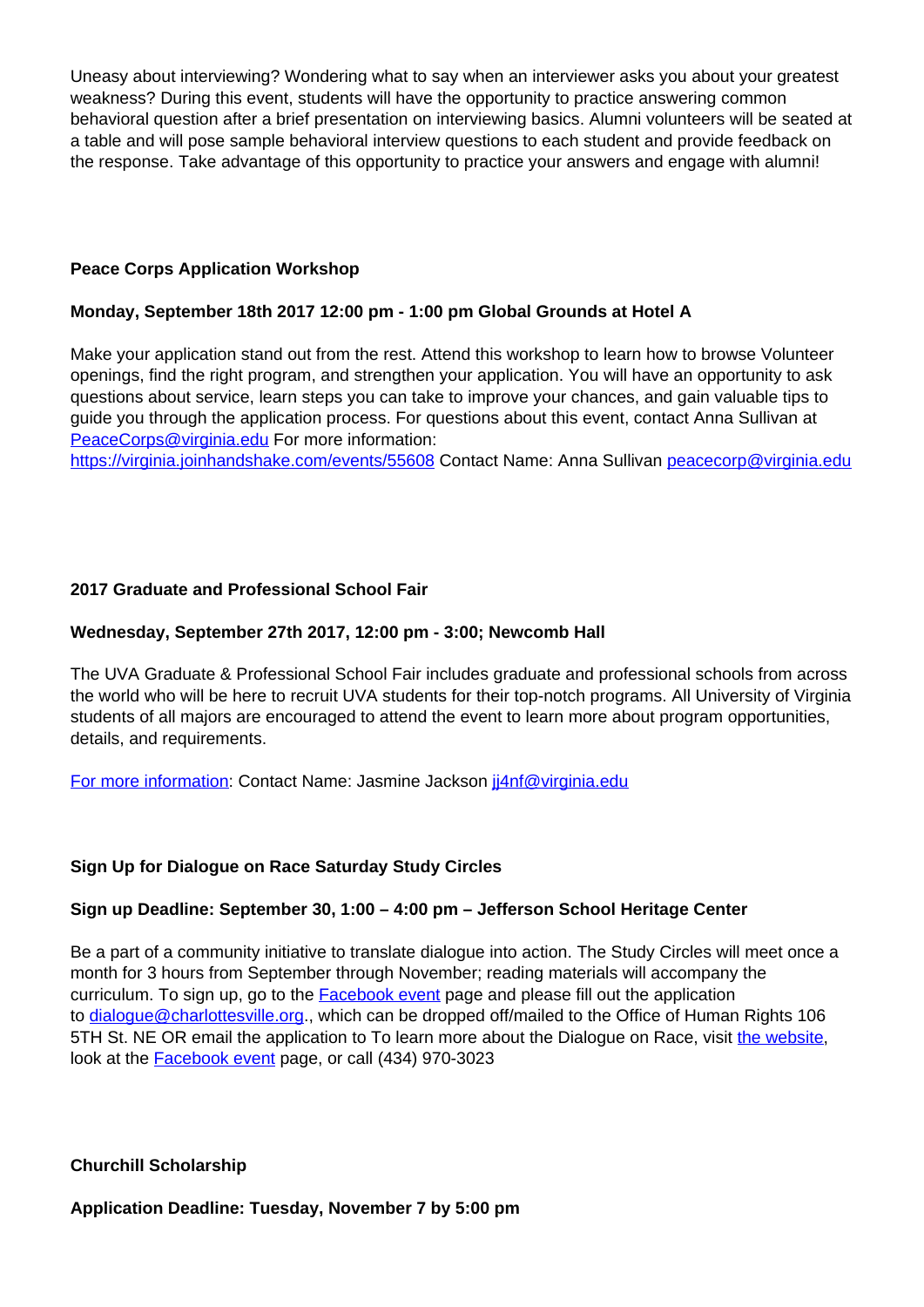This scholarship funds a year of research at Cambridge University, where a student can also earn a graduate degree. Fourth years (or those within 12 months of graduation) are eligible to apply. For details visit.

## **This Week in Black History**



Edward Alexander Bouchet (September 15, 1852 – October 28, 1918) was born. An African American physicist and educator, he became one of the first African-Americans to graduate from Yale College in 1874. He was also the first African-American to earn a Ph.D. from any American university, completing his dissertation in physics at Yale in 1876. On the basis of his academic record, he was elected to the Phi Beta Kappa Society. Bouchet was also among the first 20 Americans (of any race) to receive a Ph.D. in physics and was the sixth to earn a Ph. D. in Physics from Yale.



On September 16, 1963, a bomb exploded during Sunday morning services in the 16th Street Baptist Church in Birmingham, Alabama, killing four young girls. With its large African-American congregation, the 16th Street Baptist Church served as a meeting place for civil rights activities. Fifteen sticks of dynamite were planted in the church basement, underneath what turned out to be the girls' restroom. The bomb detonated at 10:19 a.m., killing Cynthia Wesley, Carole Robertson and Addie Mae Collins–all 14 years old–and 11-year-old Denise McNair. Spike Lee's film, Four Little Girls, depicts this true story.